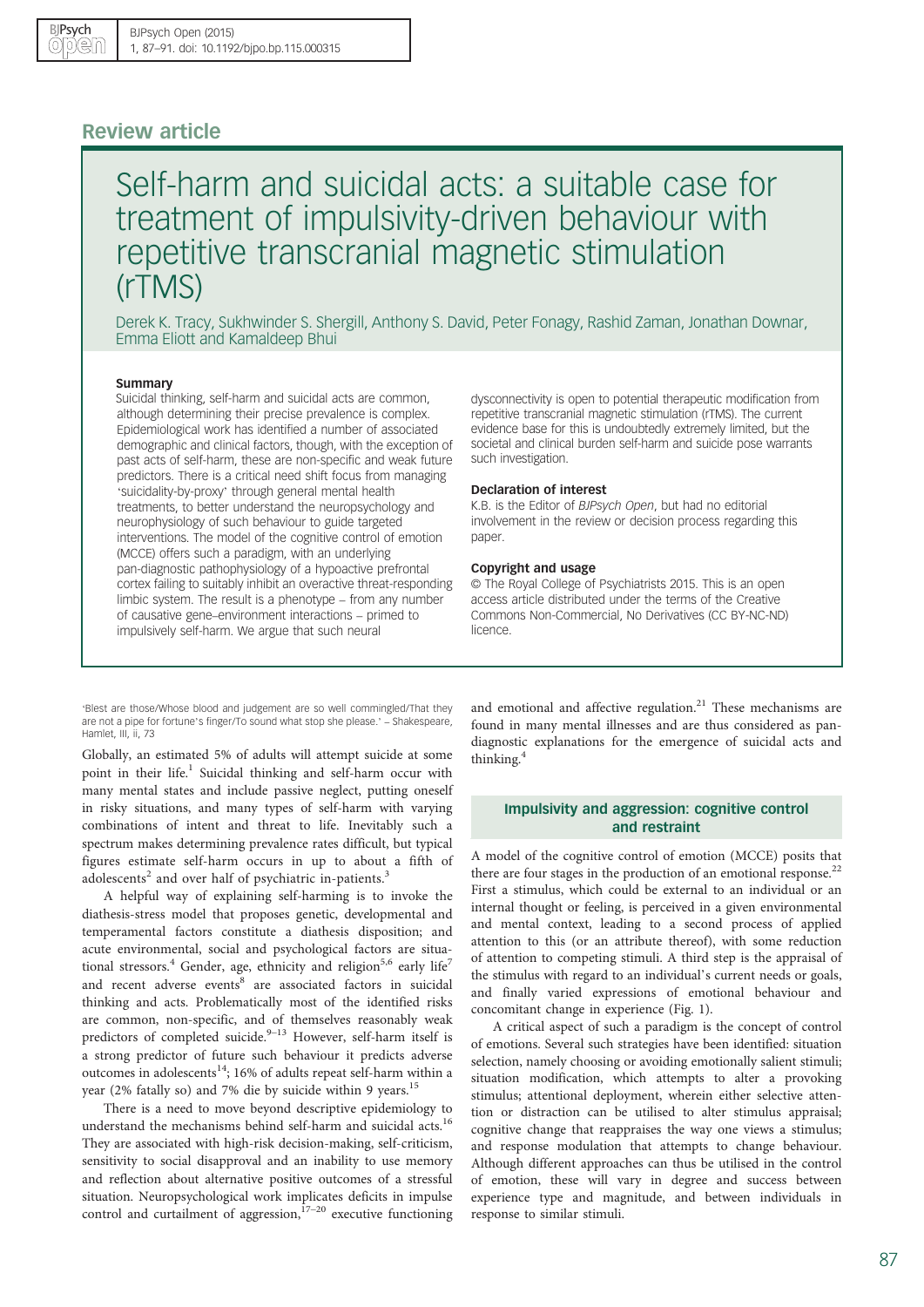<span id="page-1-0"></span>

Fig. 1 A model of the cognitive control of emotion, adapted from Ochsner et al.<sup>[22](#page-4-0)</sup> The top half of the figure shows the processes of emotional responses in reaction to a stimulus (which can be external or an inner thought or feeling). The bottom half of the figure shows the cognitive strategies that can be utilised to modify such responses.

Neurophysiological research has implicated a frontolimbic network in the MCCE, with phylogenetically more ancient behaviours and emotions produced by subcortical limbic structures, whereas the prefrontal cortex (PFC) exerts vital 'higher-level' cognitive and executive control. Dysregulation of the frontolimbic network, with a hypofunctioning 'top-down' control from the PFC and an overactive limbic system results in poorer emotional regulation with greater impulsivity and aggression.<sup>[23](#page-4-0)</sup> Fitting with an aforementioned pan-diagnostic concept, such abnormalities have been shown in borderline personality disorder, $24$  major depressive disorder<sup>[25](#page-4-0)</sup> and bipolar affective disorder.<sup>[26](#page-4-0)</sup>

Implicated limbic regions include the amygdala, the striatum, the periaqueductal grey matter and the hypothalamus. These are involved in modulating vigilance and threat perception, encoding and learning from affective cues, initiating reactive aggression through fight or flight responses<sup>[23](#page-4-0)</sup> and in generating negative emotional states.<sup>[27](#page-4-0)</sup> The insula, which is anatomically deep in the brain, receives strong amygdalar input and raises homeostatic and visceral states to consciousness, particularly in powerful affective states.[28](#page-4-0) All of these regions are richly interconnected, and have strong reciprocal innervation with the PFC.

The roles of the PFC are numerous (see Table 1 for a summary). It is critical in cognitive flexibility and the evaluation and contextualisation of emotional states and environmental cues; assaying the mental state of one's self and others; determining the degree of control one has over stressors; and making executive decisions based on such information. Differential activation of these neural circuits is compromised in suicidal thinking across the diagnostic spectrum. This resonates with clinical observations that patients are often unable to reflect, mentalise, take perspective, learn from experience and desist from impulsive acting out in response to an adverse trigger that might be reminiscent of past threats.

Available therapies, both psychological and pharmacological, target these processes – with the aim of better controlling any dysfunctional behaviour. This 'systems neuroscience' approach

| regions and major functions <sup>23,28</sup>                                                                                                |                                                                                                                                                                                                                                           |
|---------------------------------------------------------------------------------------------------------------------------------------------|-------------------------------------------------------------------------------------------------------------------------------------------------------------------------------------------------------------------------------------------|
| PFC region                                                                                                                                  | Major functions                                                                                                                                                                                                                           |
| DI PFC                                                                                                                                      | Executive functioning; social cognition; working memory;<br>planning; cognitive flexibility; abstract reasoning; processing<br>the subjective experience of aroused emotional states,<br>including making unexpected emotional judgements |
| vmPFC                                                                                                                                       | Evaluating emotional states; integrating limbic emotional<br>drives with contextualising temporal lobe memory states;<br>coping and resilience through determination of control over<br>stressors                                         |
| mPFC                                                                                                                                        | Theory of mind (mentalising) – evaluating the mental state<br>of others is on the dorsomedial aspect of the mPFC, self-<br>reflection of one's own mental state on the ventral aspect                                                     |
| OFC                                                                                                                                         | Evaluating social and emotional cues; flexibly modifying<br>judgements; decision-making based on experience                                                                                                                               |
| <b>ACC</b>                                                                                                                                  | Conscious volitional reappraisal of the salience of strongly<br>emotional stimuli; regulating emotional responses                                                                                                                         |
| DLPFC, dorsolateral prefrontal cortex; vmPFC, ventromedial prefrontal cortex; mPFC,<br>medial prefrontal cortex; OFC, orbitofrontal cortex. |                                                                                                                                                                                                                                           |

Table 1 Prefrontal (PFC) and anterior cingulate (ACC) cortical

offers a conceptual framework for integrating clinical observations, phenomenology, cognitive and neural processing and pharmacological and psychological therapeutic approaches. It also offers clinicians the opportunity to examine more contemporary mechanistic approaches that might lead to new therapies.

# rTMS interventions: lessons from clinical data

Transcranial magnetic stimulation (TMS) is a non-invasive and painless neuromodulatory tool that utilises Faraday's law of induction to alter underlying neuronal excitability, via a magnetic coil that can be turned on and off at varying frequencies.<sup>[29](#page-4-0)</sup> Socalled 'slow TMS'  $(\leq)$  Hz) attenuates underlying cortical activity, while 'fast TMS'  $(\geq 10 \text{ Hz})$  increases it. However, changes vary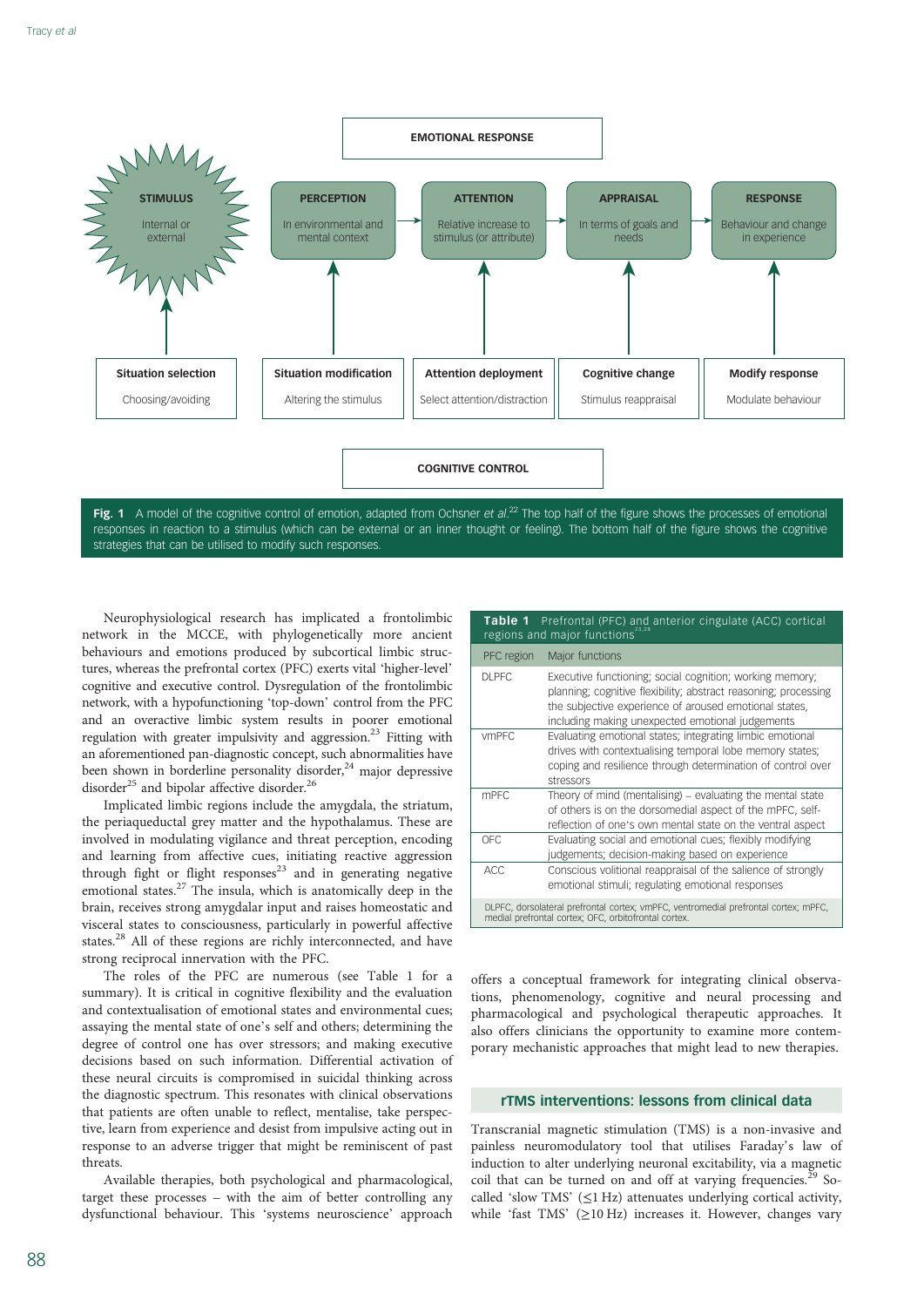with underlying cortical activity $30$  and through networks with physiologically connected brain regions.<sup>[31](#page-4-0)</sup> Repetitive TMS (rTMS) has been utilised clinically in the treatment of a variety of psychiatric, psychological and neurological disorders, although at this time it is only approved as a treatment for depression by the US Food and Drug Administration (although not by National Institute for Health and Care Excellence (NICE)).<sup>[32](#page-4-0)</sup>

#### **Impulsivity**

There are several published investigations on the effects of rTMS on suicidal thinking and impulsivity, although such work remains quite preliminary at this time. One recent study applied an intensive regimen of 10 Hz rTMS three times a day to the left dorsolateral prefrontal cortex (DLPFC) for 3 days, in 377 inpatients, achieving rapid improvements in suicidal ideation as measured on the Beck Scale of Suicidal Ideation (SSI).<sup>[33](#page-4-0)</sup> However, there were no differences compared with the sham arm. Another study<sup>[34](#page-4-0)</sup> applied daily high-dose (6800-pulse) sessions of 10 Hz rTMS, achieving rapid reductions in both depression symptoms and SSI scores in 5–10 days; this was an uncontrolled case series on just 19 patients, and suicidal ideation was a secondary outcome measurement.

Regarding impulsivity, studies in healthy controls, utilising varying rTMS parameters, have previously found that rTMS of the right DLPFC (3 pulses delivered at 50 Hz, repeated every 200 ms for 40 s),<sup>[35](#page-4-0)</sup> left DLPFC (1 Hz for 15 min)<sup>36</sup> or dmPFC (15 10-pulse trains at  $10$  Hz, with  $10$  s between trains)<sup>37</sup> decreases impulsive decision-making as measured on a delay discounting task; specific effects on suicidality have not always been reported, and it remains unclear whether the similar responses effected by stimulation of varying sites is due the a generalisable effect on the PFC, or nonspecific effects of any intervention in a hard to treat group of patients.

#### Borderline personality disorders

It is also of particular interest whether rTMS might offer a novel and more effective therapeutic option for suicidality and impulsivity in traditionally challenging patient populations, such as borderline personality disorder (BPD), although there has been far less work in this group. Barnow and colleagues investigated several different inhibitory and excitatory TMS parameters in 19 unmedicated women with BPD and 19 matched healthy control. They showed an overall reduction in duration of the cortical silent period (CSP) in the BPD group in the right cortex, suggesting a deficit in intracortical inhibitions.<sup>[38](#page-4-0)</sup> Clinically, Arbabi et  $al<sup>35</sup>$ described a case report where high-frequency rTMS was applied to the left DLPFC (1500 10 Hz pulses in 30 trains of 5 s each, and a 55-second inter-train intervals) of a 22-year-old woman for ten sessions and they reported a resultant decrease in BPD symptom severity (as measured by the Structured Clinical Interview for DSM Disorders, 2nd edition (SCID-II); there was no change on the Borderline Personality Disorder Severity Index (BPDSI)), depression (measured with the Beck Depression Inventory) and degree of impulsivity (measured with the Barratt Impulsiveness Scale v11). The participant self-reported improvements in sleep, emotional control, self-awareness of behaviour, sociability and motivation for change following TMS. Functional neuroimaging was undertaken before the first and after the last TMS session, and again, 1 month later, with the application of the International Affective Picture System that projected emotionally negative and neutral images during scanning. The neuroimaging results fitted with a frontolimbic dysconnectivity model, showing that rTMS attenuated activation in the amygdala, superior temporal gyrus, superior frontal gyrus, middle frontal gyrus and parahippocampus when exposed to negative imagery; whereas post-rTMS the middle

temporal gyrus and post-central gyrus showed increased neural activation to emotional stimuli.

An important feasibility study of rTMS on BPD, with some interesting and positive findings, was reported by Cailhol et al.<sup>[40](#page-4-0)</sup> They undertook a randomised controlled study of high-frequency rTMS (5-second bursts at 10 Hz, with 25-second between-train intervals, for 20 min per day) on ten patients (nine completed analyses, age range 20–45) with a DSM-IV-TR diagnosis of BPD. The active group  $(n=5)$  received two sets of 5 days – separated by a 2-day gap – of daily rTMS to the right-sided DLPFC. Those in the sham group  $(n=4)$  received the same protocol but with the coil tilted to 90° so avoiding any delivery to the patient. Two of the active group and one of the sham demonstrated a response of 30% reduction on the BPDSI, $41$  with statistically significant improvements in the affective instability and anger subcomponents of the BPDSI in the real group at 3 months. The active, but not the sham group, also showed statistically significant improvements in the Tower of London test – which assesses planning – at the 3-month follow-up. The rTMS was well tolerated by participants.

### Shifting paradigms: moving to modulating neurocognitive processing

There has generally been less direct testing of the impact of neuromodulation on neurocognitive processing that might explicitly inform a neural circuitry model; understandably but problematically, the majority of work looks at clinical outcomes, and existing work that does measure behavioural outcomes is interesting but typically methodologically weak and with ill-defined targeted neuropathophysiology. rTMS has been shown to affect decision-making in paradigms investigating addictive behaviours, at least in the laboratory. Low-frequency (inhibitory) rTMS to the right DLPFC in healthy participants was shown to induce risk-taking on a gambling paradigm,<sup>[42](#page-4-0)</sup> whereas high-frequency (excitatory) rTMS to the left DLPFC can reduce food craving, cigarette smoking<sup>[44](#page-4-0)</sup> and cocaine craving<sup>[45](#page-4-0)</sup> compared with sham TMS. More recently a pilot study by Taylor  $et \, al^{46}$  $et \, al^{46}$  $et \, al^{46}$  showed that rTMS to the left DLPFC promoted resilience in healthy controls during an aversive stimulus model of learned helplessness. These studies indicate that rTMS can modulate behaviour and motivational states by enhancing or attenuating inhibitory prefrontal mechanisms, although one is struck by the generally low participant numbers and lack of attempted later replication. An interesting general omission in the current literature has been the marked lack of concomitant psychological, cognitive remediative or similar intervention in parallel with neuromodulation. Neuromodulation is principled on enhancing brain plasticity, and the potential for this to augment other interventions appears inherently attractive; Keefe et  $aI^{47}$  $aI^{47}$  $aI^{47}$  proposed the evocative metaphor that neuronal plasticity without parallel intervention was akin to consuming protein without exercising.

# Moving forward: from diagnosis to functional neurobiological systems

The clinical problems of suicidal thinking, self-harm and suicide scarcely need reiterating, highlighted by the World Health Organization's estimate<sup>[48](#page-4-0)</sup> of almost a million resultant deaths annually. Despite the effectiveness of existing treatments, both pharmacological and psychological, these problems are significant and persistent, and can be chronic and disabling for many people. What is striking is the juxtaposition between this reality and the scientific literature that has focused relatively less on self-harm,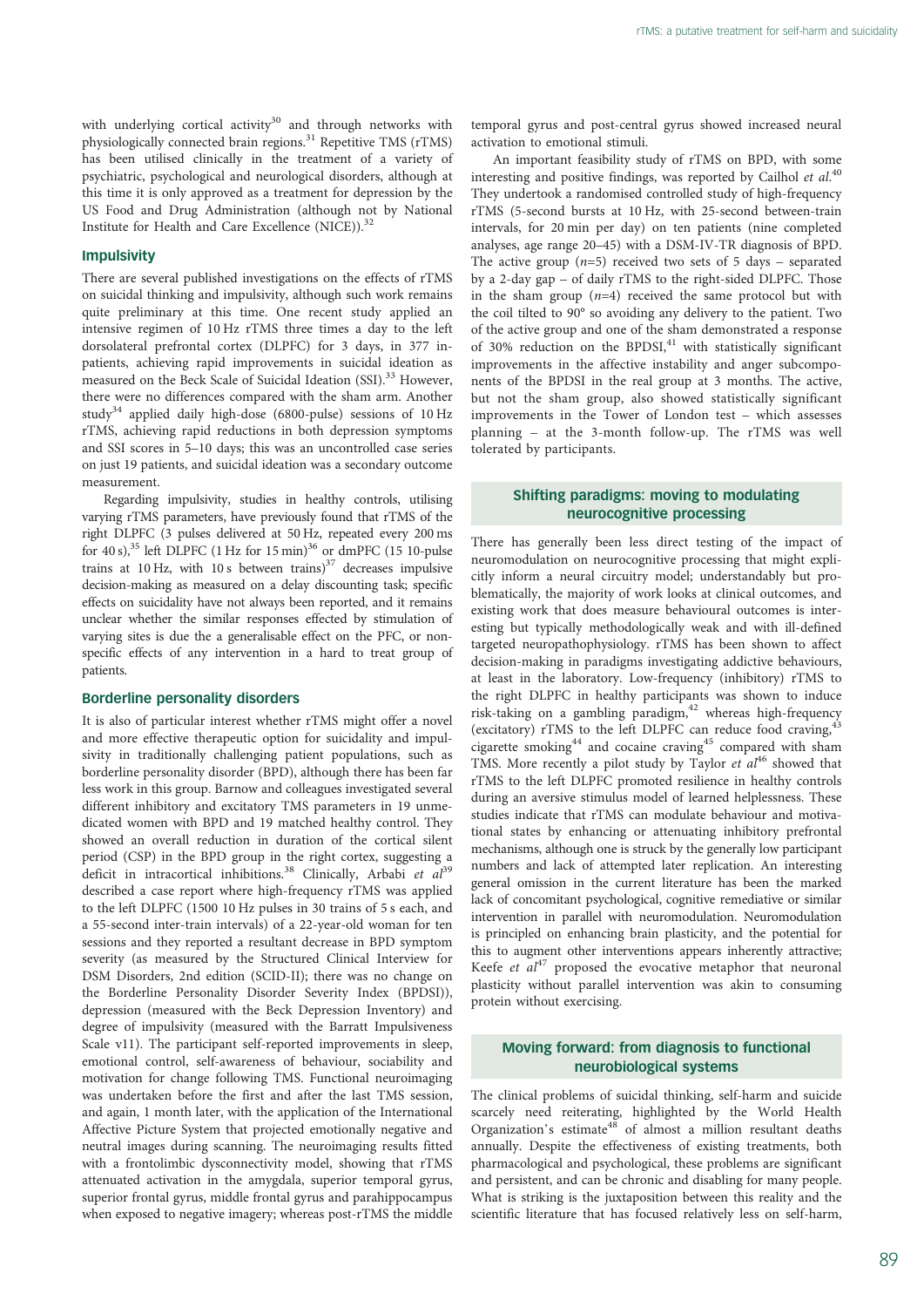<span id="page-3-0"></span>tending to subsume it as an aspect of other mental illnesses rather than viewing it as a problem unto itself, perhaps exemplified by DSM-5 not having a code for suicidal behaviour. The resultant clinical paradigm is that we tend to try to manage suicidality by proxy: treat the background mental illness with the aim that this will indirectly reduce the risks of self-harm, rather than see self-harm as an expression of emotional dysregulation which, in itself, is the cause of comorbid mental illness. Just as schizophrenia, bipolar affective disorder and dementia have neurobiological correlates and causes, so does suicidal thinking and self-harm.

The existing rTMS work on depression, which constitutes a large body of the neuromodulatory literature, focuses more broadly on overall clinical improvement, with the major emphasis on changes in mood symptoms. There has, however, been an almost total neglect of the effects on impulsivity and self-harm. Indeed a very recent consensus statement on rTMS by a group of European experts<sup>[49](#page-4-0)</sup> does not even address self-harm as a current or future target, although the earlier mentioned frontolimbic brain circuitry is discussed in terms of mood regulation. There is therefore a need and an opportunity to rectify this gap and move towards translation of cognitive neuroscience activity into therapeutic options.

The model presented here is of a brain phenotype that is abnormally primed to misread threat perception, to have difficulty with emotional regulation, and an increased propensity to greater impulsivity: an individual predisposed to self-harm. Such a model does not take specific aetiological factors into account (or the relative importance of genes and environment), and sidesteps the issues of causality (a hypoactive PFC leading to a hyperactive limbic system or vice versa) and diagnosis; any combination of such factors may be considered to have led to pathological frontolimbic circuitry. Of course it can be reasonably argued that this is a rather simplistic impulsivity-dysfunction model of a very complex psychosocial problem, yet the role of promoting coping and resilience to psychosocial adversity offers an alternative perspective. A potentially important example is the psychological construct of an introjective-anaclitic dichotomy in differentiating the extent to which a particular individual's suicidal ideation and actions are linked to a more internalised selfcriticism versus a more general set of expectations about others' reactions within a social matrix: such factors can be measured, and as earlier described existing neurobiological data tell us they have differential neuroanatomical correlates. rTMS could offer a tool to probe this and other such questions, and the lack of diagnostic chains might therein be regarded as a strength of this model.

It may be, and indeed would seem likely, that different groups or populations might respond differently to such an intervention, and, indeed, we argue that this is an attraction of this proposed model: it presents eminently testable hypotheses to evaluate coping strategies, impulsivity and cognitive models of self-harm, and how rTMS might variously affect them, including in attempting to delineate possible neurocognitive factors more or less amenable to intervention. Undoubtedly many potential difficulties may lie ahead, not least the pragmatics of costings, time and acceptability of  $rTMS$ <sup>[50](#page-4-0)</sup> on top of the fact that it remains to be proven that such an intervention would prove effective. Nevertheless, NICE and other large research bodies have asserted the need for more research in specific patient groups, and for trials of different dosages of rTMS. The opportunity cost of testing such a hypothesis would currently appear to outweigh that of inaction.

**Derek K. Tracy**, Oxleas NHS Foundation Trust, London, and Cognition, Schizophrenia & Imaging Laboratory, Institute of Psychiatry, Psychology and Neuroscience, King's College London, UK; Sukhwinder S. Shergill, Cognition, Schizophrenia & Imaging Laboratory, the Institute of Psychiatry, Psychology, and Neuroscience, King's College London, UK; South London and Maudsley NHS Foundation Trust, London, UK: Anthony S. David, Department of Psychosis Studies, the Institute of Psychiatry, Psychology, and Neuroscience, King's College London, and South London and Maudsley NHS Foundation Trust, London, UK; Peter Fonagy, Research Department of Clinical Educational, and Health Psychology, University College London, London, UK; Rashid Zaman, Department of Psychiatry, University of Cambridge, and East London NHS Foundation Trust, London, UK; Jonathan Downar, Department of Psychiatry, University of Toronto, Ontario, Canada; Emma Eliott and Kamaldeep Bhui. Wolfson Institute of Preventive Medicine, Barts and the London School of Medicine and Dentistry, Queen Mary University of London, UK

Correspondence: Derek Tracy, Consultant Psychiatrist, and Associate Clinical Director, Green Parks House, Princess Royal University Hospital, BR6 8NY, London, UK. Email: [derek.tracy@oxleas.nhs.uk](mailto:derek.tracy@oxleas.nhs.uk)

First received 3 Feb 2015, final revision 23 Jun 2015, accepted 28 Jul 2015

#### Acknowledgements

D.K.T., S.S.S. and A.S.D. are supported by the National Institute of Health Research Biomedical Research Centre (BRC) at the South London & Maudsley NHS Foundation Trust and the Institute of Psychiatry, Psychology and Neuroscience, King's College London.

#### References

- 1 Nock MK, Kessler RC. Prevalence of and risk factors for suicide attempts versus suicide gestures: analysis of the National Comorbidity Survey. J Abnorm Psychol 2006; 115: 616–23.
- 2 Muehlenkamp JJ, Claes L, Havertape L, Plener PL. International prevalence of adolescent non-suicidal self-injury and deliberate self-harm. Child Adolesc Psychiatry Ment Health 2012; 6: 10.
- 3 Perez J, Venta A, Garnaat S, Sharp C. The difficulties in emotion regulation scale: factor structure and association with nonsuicidal self-injury in adolescent inpatients. J Psychopathol Behav 2012; 34: 393–404.
- 4 Mann JJ. Neurobiology of suicidal behavior. Nat Rev Neurosci 2003; 4: 819-28.
- 5 Moscicki EK. Identification of suicide risk factors using epidemiologic studies. Psychiatr Clin North Am 1997; 20: 499-517.
- 6 Nock MK, Borges G, Bromet EJ, Cha CB, Kessler RC, Lee S. Suicide and suicidal behaviour. Epidemiol Rev 2008; 30: 133–54.
- 7 Maniglio R. The role of child sexual abuse in the etiology of suicide and nonsuicidal self-injury. Acta Psychiatr Scand 2011; 124: 30-41.
- 8 Liu RT, Miller I. Life events and suicidal ideation and behavior: a systematic review. Clin Psychol Rev 2014; 34: 181–92.
- 9 Appleby L, Dennehy JA, Thomas CS, Faragher EB, Lewis G. Aftercare and clinical characteristics of people with mental illness who commit suicide: a case-control study. Lancet 1999; 353: 1397–400.
- 10 Beghi M, Rosenbaum JF, Cerri C, Cornaggia CM. Risk factors for fatal and nonfatal repetition of suicide attempts: a literature review. Neuropsychiatr Dis Treat 2013; 9: 1725–36.
- 11 Victor SE, Klonsky ED, Correlates of suicide attempts among self-injurers: a metaanalysis. Clin Psychol Rev 2014; 34: 282–97.
- 12 Pokorny AD. Prediction of suicide in psychiatric patients. Report of a prospective study. Arch Gen Psychiatry 1983; 40: 249–57.
- 13 Hughes T, Owens D, Can attempted suicide (deliberate self-harm) be anticipated or prevented? Curr Opin Psychiatry 1995; 8: 76-9.
- 14 Mars B, Heron J, Crane C, Hawton K, Lewis G, Macleod J, et al. Clinical and social outcomes of adolescent self-harm: population based birth cohort study. BMJ 2014; 349: g5954.
- 15 Owens D. Horrocks J. House A. Fatal and non-fatal repetition of self-harm. Systematic review. Br J Psychiatry 2002: **181**: 193-9.
- 16 Aleman A, Denys D. Mental health: a road map for suicide research and prevention. Nature 2014; 509: 421–3.
- 17 Chistiakov DA. Kekelidze ZI, Chekhonin VP. Endophenotypes as a measure of suicidality. *J Appl Genet* 2012; **53**: 389-413.
- 18 Hull-Blanks EE, Kerr BA, Robinson Kurpius SE, Risk factors of suicidal ideations and attempts in talented, at-risk girls. Suicide Life Threat Behav 2004; 34: 267–76.